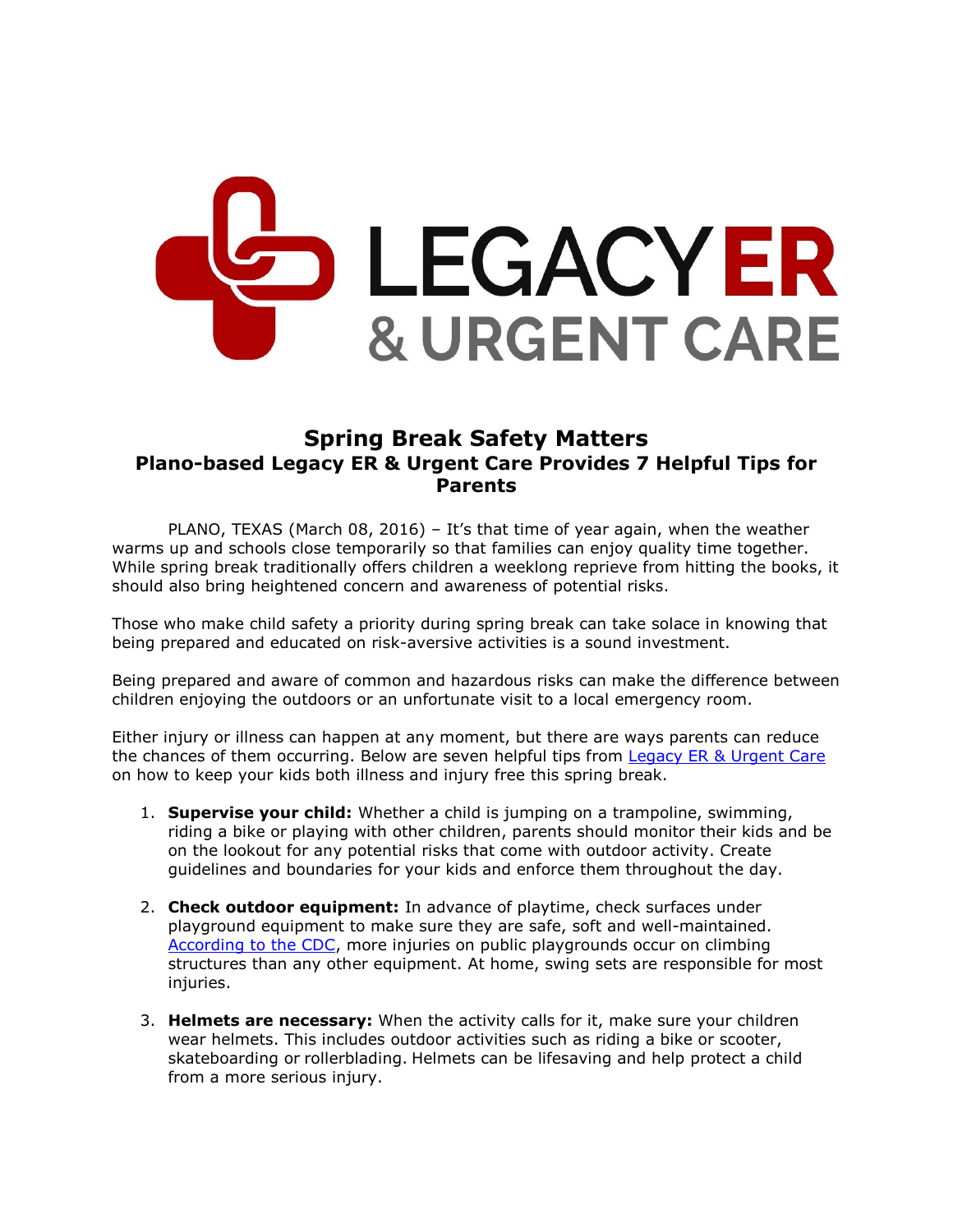- 4. **Wash those hands:** Many surfaces such as playground equipment can be a breeding ground for illness-causing germs. Use an anti-bacterial solution on hands when playtime is over.
- 5. **Monitor sun exposure**: Schedule outdoor activities to avoid the sun's peak hours, which generally occur between 10 a.m. and 4 p.m. For maximum protection, apply sunscreen (SPF 15) on a child [at least 30 minutes](http://www.cdc.gov/cancer/skin/basic_info/children.htm) before they go outdoors. This will help to prevent sunburn now and skin cancer later in life.
- 6. **Drink water:** Make sure children are well-hydrated! Don't wait until they say they're thirsty before offering fluids. At this point, they may already be dehydrated, so be sure to provide them with plenty of fluids before, during and after outdoor activities.
- 7. **Watch for insects:** Apply insect repellent if children spend time near areas with biting insects. Do not use repellent with more than 30 percent DEET**.** When possible, have them wear protective clothing (long sleeves, long pants).

"It's important for parents to keep these tips in mind because it can be the difference between their children spending time at home or spending time in an emergency room," says Dr. Jay Woody, co-founder and chief medical officer of Legacy ER & Urgent Care. "If any injuries or illnesses do occur, Legacy ER & Urgent Care is open 24/7 and fully equipped to handle any emergency."

Founded in 2008, Legacy ER & Urgent Care is one of the nation's first health care models to offer both urgent care and emergency room treatment options under one roof. It has built an exceptional customer service program and rating by providing transparent billing, soothing environments and one-on-one service with board-certified, emergency-trained physicians. Patients have access to immediate, on-site emergency room equipment and only pay emergency care prices when it is truly an emergency.

For more information on Legacy ER & Urgent Care, visit [legacyer.com,](http://www.legacyer.com/) [facebook.com/LegacyERandUrgentCare](file:///C:/Users/Account%20Executive%201/AppData/Local/Microsoft/Windows/INetCache/Content.Outlook/VMF19TQ4/facebook.com/LegacyERandUrgentCare) or [twitter.com/legacyertx.](https://twitter.com/legacyertx)

###

**Media Contacts:** Stephen Fashoro TrizCom PR O: 972-247-1369 C: 469-628-6471 [Stephen@trizcom.com](mailto:Stephen@trizcom.com)

Nikki Darling TrizCom PR O: 972-247-1369 [Nikki@trizcom.com](file:///C:/Users/Account%20Executive%201/AppData/Local/Microsoft/Windows/INetCache/Content.Outlook/VMF19TQ4/Nikki@trizcom.com)

## **Legacy ER & Urgent Care Locations:**

1310 W. Exchange Parkway, Allen, Texas 75013: 972-678-4545 330 S. Denton Tap Road, Coppell, Texas 75019 469-312-7777 *New*